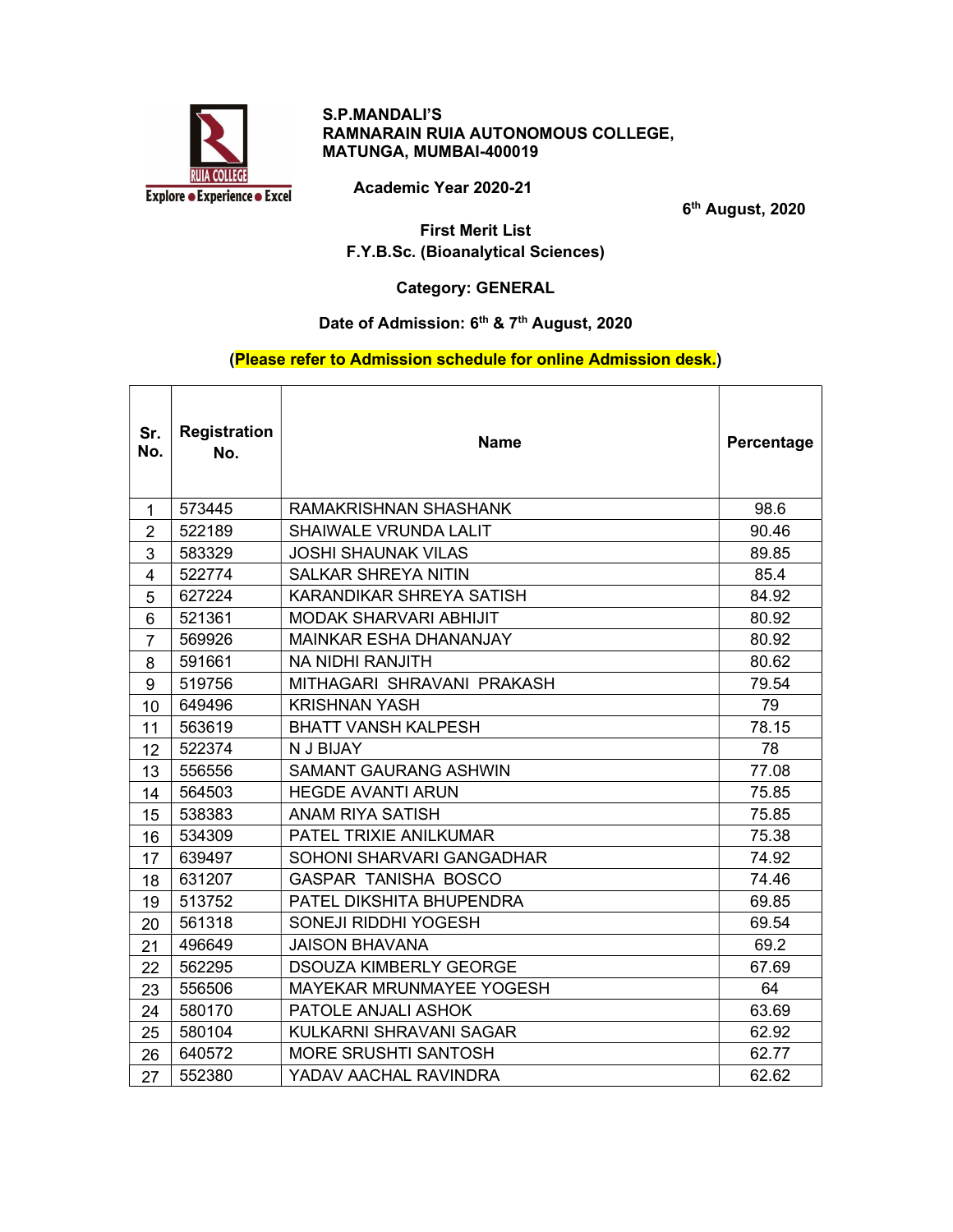## Category: SC

| No. | Registration<br>No. | <b>Name</b>                 | Percentage |
|-----|---------------------|-----------------------------|------------|
|     | 636995              | <b>RATHOD ASHISH MUKESH</b> | 63.54      |
|     | 627536              | KHOPIKAR SHRAVANI PRAMOD    | 54.31      |

## Category: ST

## No applications received under this category

# Category: VJ/DT

#### No applications received under this category

#### Category: NT-B

| Sr.<br>No. | Registration<br>No. | <b>Name</b>              | Percentage |
|------------|---------------------|--------------------------|------------|
|            | 627632              | KHEDEKAR NAMRATA SHEKHAR | $-50.7$    |

#### Category: NT-C

## No applications received under this category

## Category: NT-D

#### No applications received under this category

#### Category: OBC

| Sr.<br>No. | Registration<br>No. | <b>Name</b>                  | Percentage |
|------------|---------------------|------------------------------|------------|
|            | 561866              | <b>MOMIN FATIMA BILAL</b>    | 80         |
| 2          | 513907              | <b>MALI AARTI DATTATARAY</b> | 74.31      |
| 3          | 612012              | PATKAR SHRUSHTI VIJAY        | 69.69      |
|            | 550363              | <b>TANK DARSH KETAN</b>      | 64.15      |
| 5          | 629521              | <b>GAWADE YASH SURESH</b>    | 60         |
| 6          | 638115              | MAHAJAN JAYASHREE RAVINDRA   | 86         |
|            | 628480              | ANSURKAR SHRADDHA SWAPNIL    | 54         |

#### Category: SBC

## No applications received under this category

#### Category: SEBC

| Sr.<br>No. | $\perp$ Registration $\perp$<br>้ No. | <b>Name</b>            | ,Percentage |
|------------|---------------------------------------|------------------------|-------------|
|            | 645380                                | PAWAR AVANTIKA SANDEEP | 65.38       |